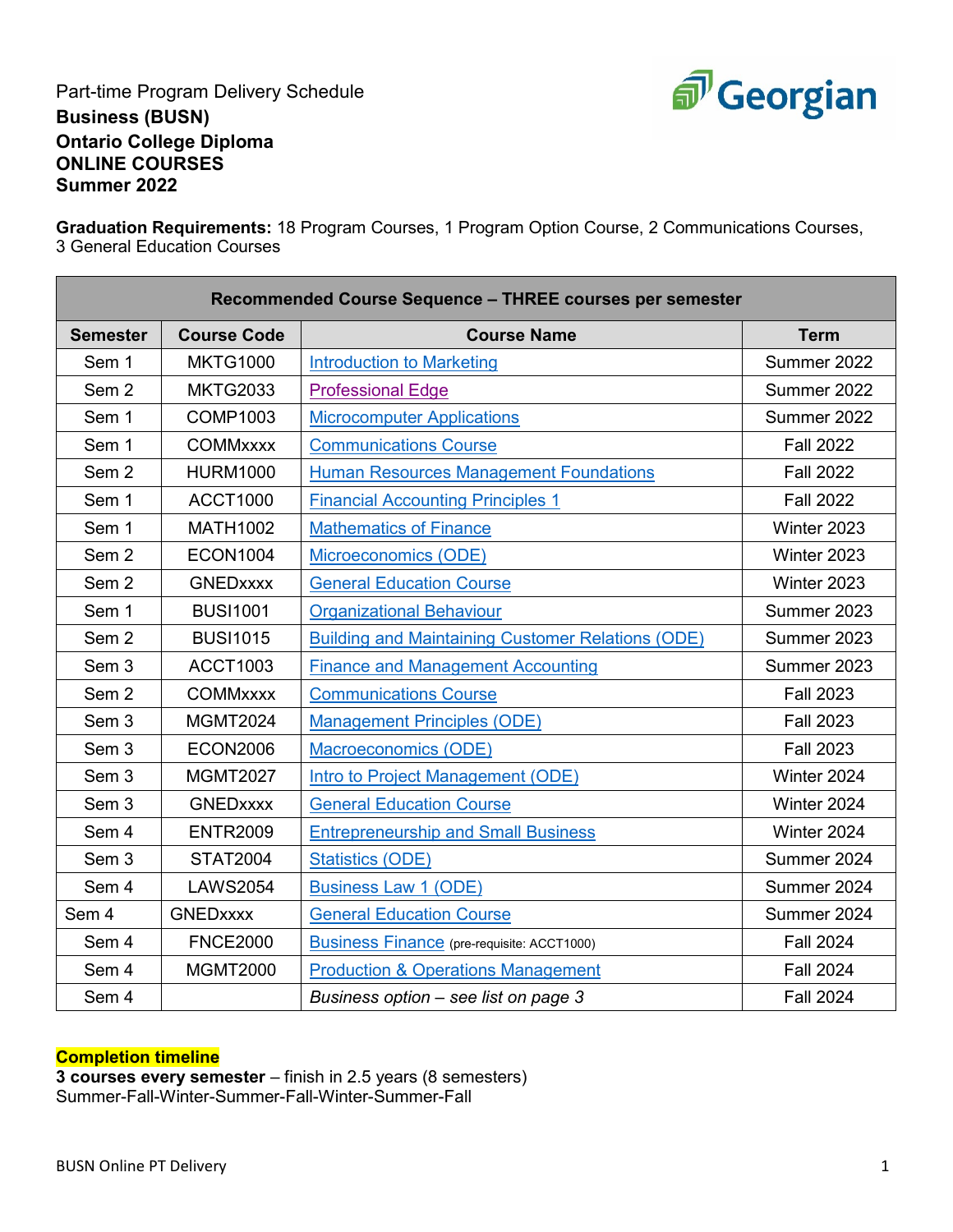If you prefer to take 2 courses per semester, please see sequencing below:

## **Completion timeline**

**2 courses every semester** – finish in 4 years (12 semesters) Summer-Fall-Winter-Summer-Fall-Winter-Summer-Fall-Winter-Summer-Fall-Winter

| Recommended Course Sequence - TWO courses per semester |                    |                                                          |                  |  |
|--------------------------------------------------------|--------------------|----------------------------------------------------------|------------------|--|
| <b>Semester</b>                                        | <b>Course Code</b> | <b>Course Name</b>                                       | <b>Term</b>      |  |
| Sem 1                                                  | <b>MKTG1000</b>    | <b>Introduction to Marketing</b>                         | Summer 2022      |  |
| Sem <sub>2</sub>                                       | <b>MKTG2033</b>    | <b>Professional Edge</b>                                 | Summer 2022      |  |
| Sem 1                                                  | <b>COMP1003</b>    | <b>Microcomputer Applications</b>                        | <b>Fall 2022</b> |  |
| Sem <sub>2</sub>                                       | <b>HURM1000</b>    | <b>Human Resources Management Foundations</b>            | <b>Fall 2022</b> |  |
| Sem 1                                                  | <b>MATH1002</b>    | <b>Mathematics of Finance</b>                            | Winter 2023      |  |
| Sem 1                                                  | <b>COMMxxxx</b>    | <b>Communications Course</b>                             | Winter 2023      |  |
| Sem 1                                                  | <b>BUSI1001</b>    | <b>Organizational Behaviour</b>                          | Summer 2023      |  |
| Sem <sub>2</sub>                                       | <b>ECON1004</b>    | Microeconomics (ODE)                                     | Summer 2023      |  |
| Sem 1                                                  | <b>ACCT1000</b>    | <b>Financial Accounting Principles 1</b>                 | <b>Fall 2023</b> |  |
| Sem <sub>2</sub>                                       | <b>GNEDxxxx</b>    | <b>General Education Course</b>                          | <b>Fall 2023</b> |  |
| Sem <sub>3</sub>                                       | <b>ACCT1003</b>    | <b>Finance and Management Accounting</b>                 | Winter 2024      |  |
| Sem <sub>2</sub>                                       | <b>COMMxxxx</b>    | <b>Communications Course</b>                             | Winter 2024      |  |
| Sem 4                                                  | <b>FNCE2000</b>    | <b>Business Finance</b> (pre-requisite: ACCT1000)        | Summer 2024      |  |
| Sem <sub>2</sub>                                       | <b>BUSI1015</b>    | <b>Building and Maintaining Customer Relations (ODE)</b> | Summer 2024      |  |
| Sem <sub>3</sub>                                       | <b>MGMT2024</b>    | <b>Management Principles (ODE)</b>                       | <b>Fall 2024</b> |  |
| Sem 3                                                  | <b>ECON2006</b>    | Macroeconomics (ODE)                                     | <b>Fall 2024</b> |  |
| Sem <sub>3</sub>                                       | <b>MGMT2027</b>    | Intro to Project Management (ODE)                        | Winter 2025      |  |
| Sem 4                                                  | <b>ENTR2009</b>    | <b>Entrepreneurship and Small Business</b>               | Winter 2025      |  |
| Sem 3                                                  | <b>STAT2004</b>    | <b>Statistics (ODE)</b>                                  | Summer 2025      |  |
| Sem 3                                                  | <b>GNEDxxxx</b>    | <b>General Education Course</b>                          | Summer 2025      |  |
| Sem 4                                                  | <b>LAWS2054</b>    | <b>Business Law 1 (ODE)</b>                              | <b>Fall 2025</b> |  |
| Sem 4                                                  | <b>MGMT2000</b>    | <b>Production &amp; Operations Management</b>            | <b>Fall 2025</b> |  |
| Sem 4                                                  |                    | Business option - see list on page 3                     | Winter 2026      |  |
| Sem 4                                                  | <b>GNEDxxxx</b>    | <b>General Education Course</b>                          | Winter 2026      |  |

\*\*\*\* Note – courses schedule subject to change \*\*\*\*

*O* Business Option List on page 3 **O**